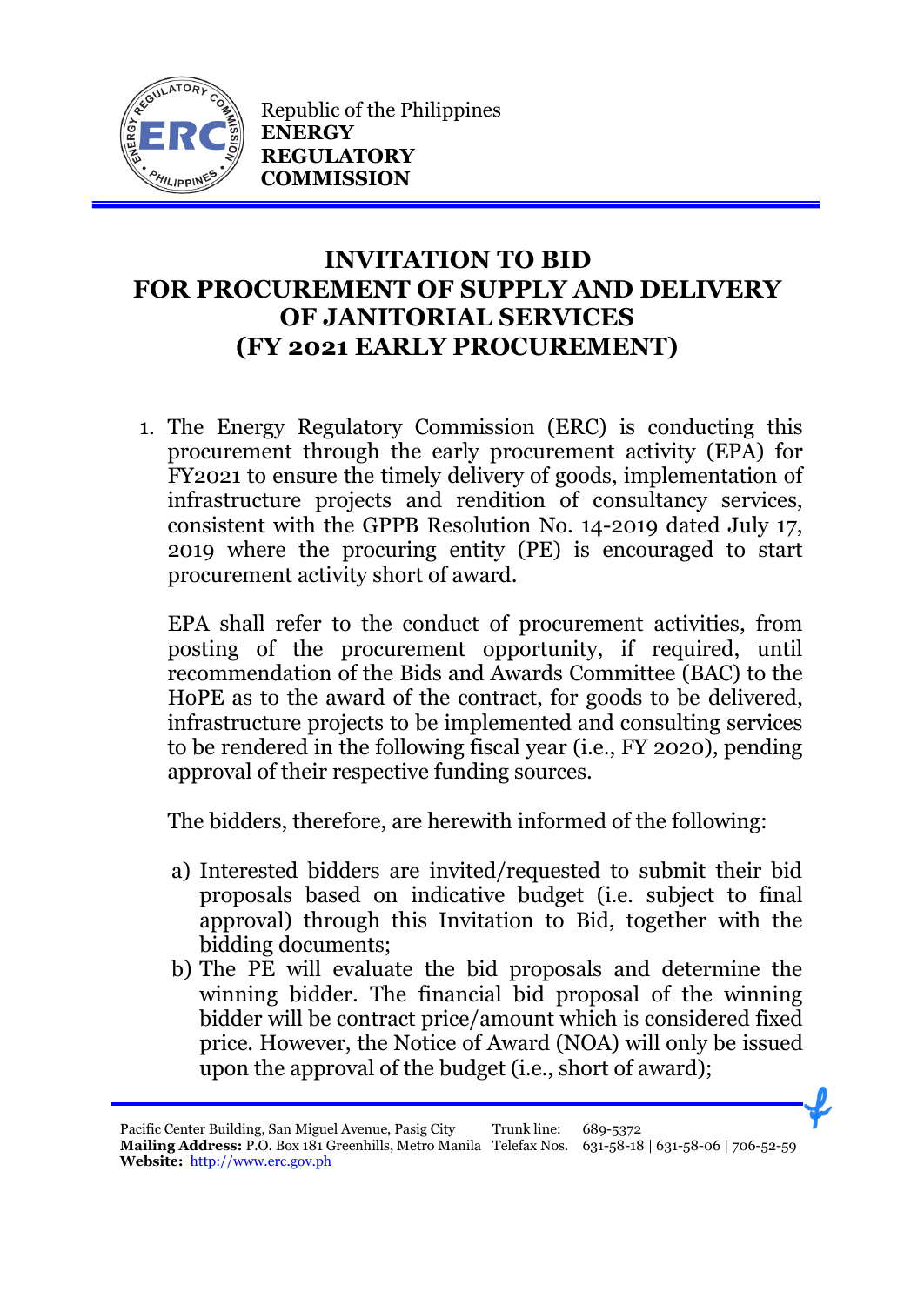- c) Should there be a delay in the award as affected by the possible delay in the budget approval, the bid validity as specified in the bidding documents (which is a maximum of 120 calendar days), the winning bidder may be requested to extend the bid validity accordingly (that is, changing the expiration of the original bid security). In case of the bidder's refusal to extend the bid validity, the bid submitted by said bidder will be rejected.
- 2. In this regard, the *ENERGY REGULATORY COMMISSION (ERC)*, through the *Government of the Philippines (GOP)* intends to apply the sum of *Three Million Eight Hundred Thirty-Three Thousand Pesos (PhP3,833,000.00), inclusive of all government taxes, and other fees and charges being the Approved Budget of Contract (ABC) to payments under the contract for Procurement of Supply and Delivery of Janitorial Services (FY 2021 Early Procurement), Lot No. 2020-48.* Bids received in excess of the ABC shall be automatically rejected at bid opening.
- 3. The *ERC* now invites bids for the above Procurement Project under the early procurement activity.
- 4. Delivery of the Service is required to be completed from *01 January 2021 to 31 December 2021.* Bidders should have completed, within the last *three (3) years* from the date of submission and receipt of bids, a contract similar to the Project. The description of an eligible bidder is contained in the Bidding Documents, particularly, in Section II (Instructions to Bidders).
- 5. Bidding will be conducted through open competitive bidding procedures using a non- discretionary "*pass/fail*" criterion as specified in the 2016 revised Implementing Rules and Regulations (IRR) of Republic Act (RA) No. 9184.

Bidding is restricted to Filipino citizens/sole proprietorships, partnerships, or organizations with at least sixty percent (60%) interest or outstanding capital stock belonging to citizens of the Philippines, and to citizens or organizations of a country the laws or regulations of which grant similar rights or privileges to Filipino citizens, pursuant to RA No. 5183.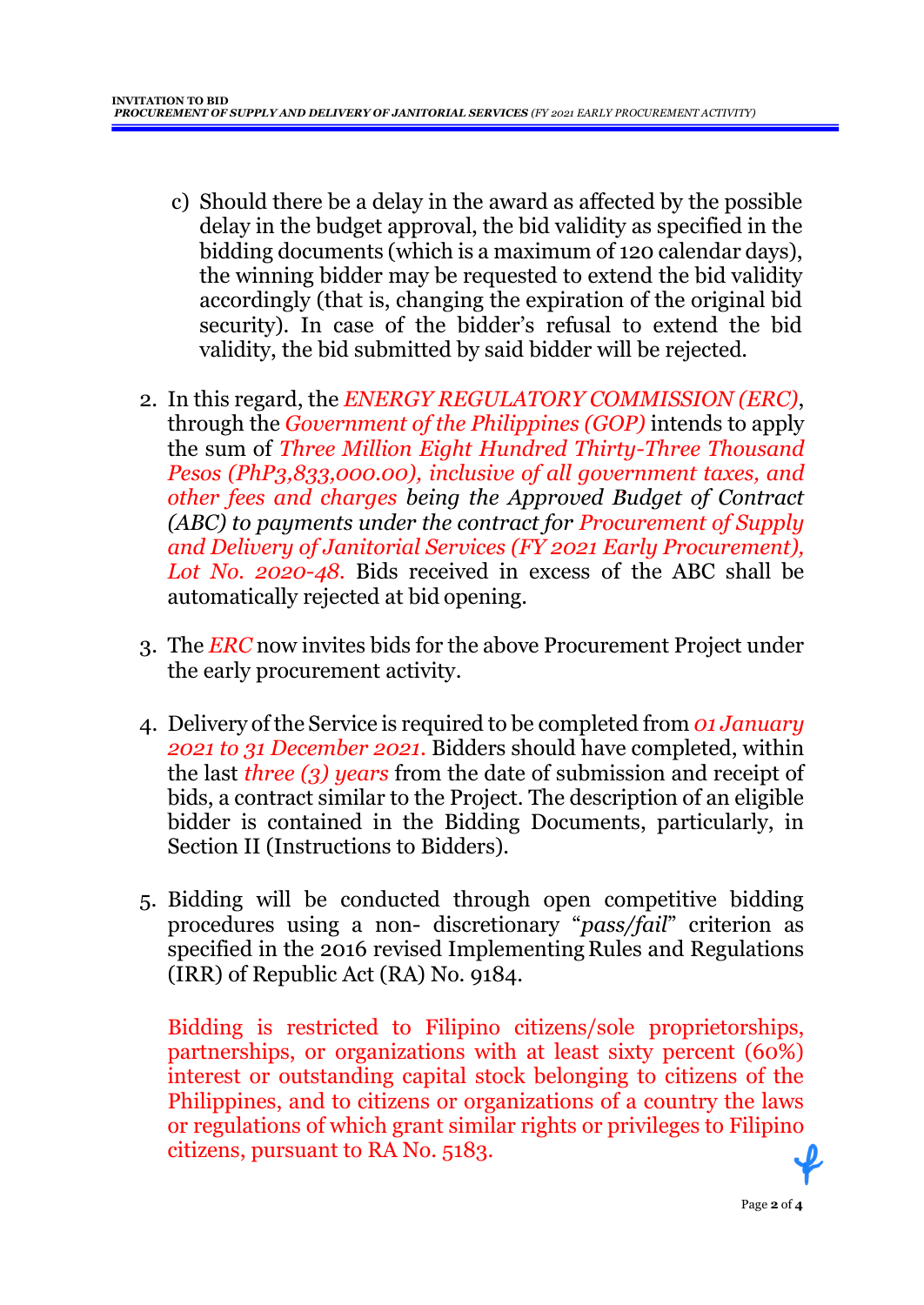- 6. Prospective Bidders may obtain further information from *ERC BAC Secretariat* and inspect the Bidding Documents at the address given below during *Monday to Friday, 9:00 A.M. to 4:00 P.M*.
- 7. A complete set of Bidding Documents may be acquired by interested Bidders on *29 November 2020* from the given address and website(s) below *and upon payment of the applicable fee for the Bidding Documents, pursuant to the latest Guidelines issued by the GPPB, in the amount of Five Thousand Pesos (PhP5,000.00)*. The Procuring Entity shall allow the bidder to present its proof of payment for the fees *in person.*
- 8. The *ERC BAC* will hold a Pre-Bid Conference<sup>1</sup> , which shall be open to prospective bidders, on *07 December 2020, 1:00 P.M. through videoconferencing via MS Teams, which can be accessed through:*

https://teams.microsoft.com/l/meetupjoin/19%3ameeting\_MDUxMGIxMWQtZDk5Yi00OTNlLTg0MjAtYTBhZDE 4NTk4ZjUw%40thread.v2/0?context=%7b%22Tid%22%3a%220f0dac9f-433c-41ba-9f57-42be6fe671a9%22%2c%22Oid%22%3a%22638c224b-aae0- 4a1f-95d8-6b417df5646d%22%7d

- 9. Bids must be duly received by the BAC Secretariat through manual submission at the office address indicated below on or before *21* **December 2020, 12:00 P.M.** Late bids shall not be accepted. Bidders are requested to submit one (1) original and one (1) copy of their bids. Bidders are likewise requested to bring the originals of the documents submitted and present the same for comparison during the bid opening.
- 10. All Bids must be accompanied by a bid security in any of the acceptable forms and in the amount stated in **ITB** Clause 14.
- 11.Bid opening shall be on *21 December 2020, 3:00 P.M.* at the given address below. Bids will be opened in the presence of the bidders' representatives who choose to attend the activity.

12.The *ERC* reserves the right to reject any and all bids, declare a